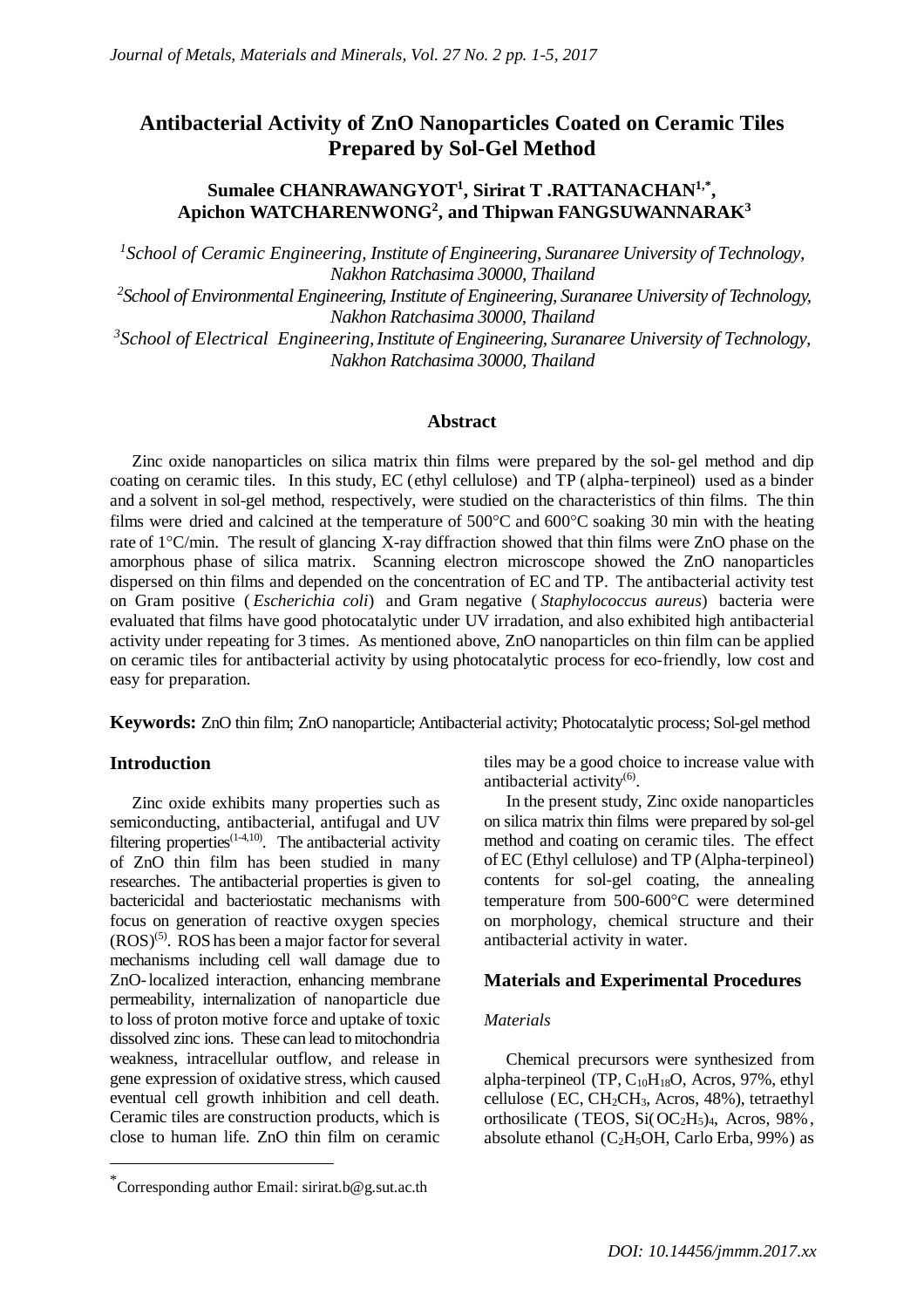starting agents of silica sol-gel. Zinc oxide nano powders, (ZnO, Nanoscience Technology Co. , Ltd, 95.5%) used as photocatalytic materials on thin films.

#### *Thin film preparation and testing*

The TP and EC concentrations in the sol- gel preparation were varied as shown in Table 1. The concentration of TEOS was prepared by dissolving 5 mL TEOS into 1. 5 mL of absolute ethanol. All precursors were mixed all together and stirred at  $60^{\circ}$ C for 30 min. Then, 0.5 wt% of zinc oxide nano powders were dispersed in solution under stirring at  $60^{\circ}$ C for 1 h and then aging at room temperature for 24 h to obtain the coating sol. ZnO dispersion gel was deposited on the cleaned ceramic tiles of  $1 \times 1$  in<sup>2</sup> by dipcoating method for 5 s. After coating, the films were dried at  $60^{\circ}$ C for 24 h and annealed at  $500^{\circ}$ C and  $600^{\circ}$ C for 30 min in air.

**Table 1**. The variations of sol-gel compositions.

| Code         | Ethyl<br>cellulose<br>$(wt\%.)$ | Alpha-<br>terpineol<br>$(wt\%.)$ | Annealing<br>Temp. |
|--------------|---------------------------------|----------------------------------|--------------------|
| EC1-TP3-T500 |                                 | 37.5                             | (°C)<br>500        |
| EC1-TP3-T600 | 1                               |                                  | 600                |
|              |                                 |                                  |                    |
| EC2-TP3-T500 | 2                               |                                  | 500                |
| EC2-TP3-T600 |                                 |                                  | 600                |
| EC3-TP3-T500 | 3                               |                                  | 500                |
| EC3-TP3-T600 |                                 |                                  | 600                |
| EC1-TP5-T500 | 1                               | 56.2                             | 500                |
| EC1-TP5-T600 |                                 |                                  | 600                |
| EC2-TP5-T500 | 2                               |                                  | 500                |
| EC2-TP5-T600 |                                 |                                  | 600                |
| EC3-TP5-T500 | 3                               |                                  | 500                |
| EC3-TP5-T600 |                                 |                                  | 600                |

 The structural identification of the thin films was carried out using a Glancing X-ray diffractometer (XRD, BRUKER, D8) with Cu Kα radiation at a wavelength of 1.5406  $\AA^{(7)}$ . The morphology of the thin films surface was determined by a scanning electron microscope (SEM, Zeiss AURIGA). Bacterial gram positive (*Staphylococcus aureus)* and gram negative (*Escherichia coli*) were streaked onto nutrient broth (NB) and incubated overnight at 37 °C. Bacterial of  $2.9 \times 10^8$  CFU/mL were pipetted in 100 mL water. The ZnO coated tiles were put

into the water under UV light. After irradiating every 15 min (15, 30, 45 and 60 min). , 1 mL of water was collected and diluted to spread on the NB agar plate<sup>(8)</sup>. Plates were incubated at  $35^{\circ}$ C for 24 h. The result was compared to the control without any thin films. The survival bacterial colonies were counted and the antibacterial activity was calculated by equation  $1^{(9)}$ .

$$
Antibacterial activity = (N/No) \times 100 \tag{1}
$$

Where  $N$  and  $N_0$  are the number of survival bacteria and the number of the bacteria before irradiations.

## **Results and Discussion**

#### *Viscosity of the silica gels*

The viscosity of the silica gels was determined by using Brookfield method (Brookfield AMETEK, LV spindle set) as shown in Figure 1. The gel of EC3TP3 and EC3TP5 showed the high viscosity as compared to the others. The viscosity was controlled by the EC concentration. However, the gel viscosity could be adjusted by increasing of the TP concentration for diluting the solution of the sol-gel method.



**Figure 1.** The relationship between the viscosity of the different gels during the aging time.

#### *Structure and morphology*

Figure 2. Shows XRD patterns of the ZnO nanoparticles on silica thin films with different concentrations of EC and TP as well as annealing temperatures.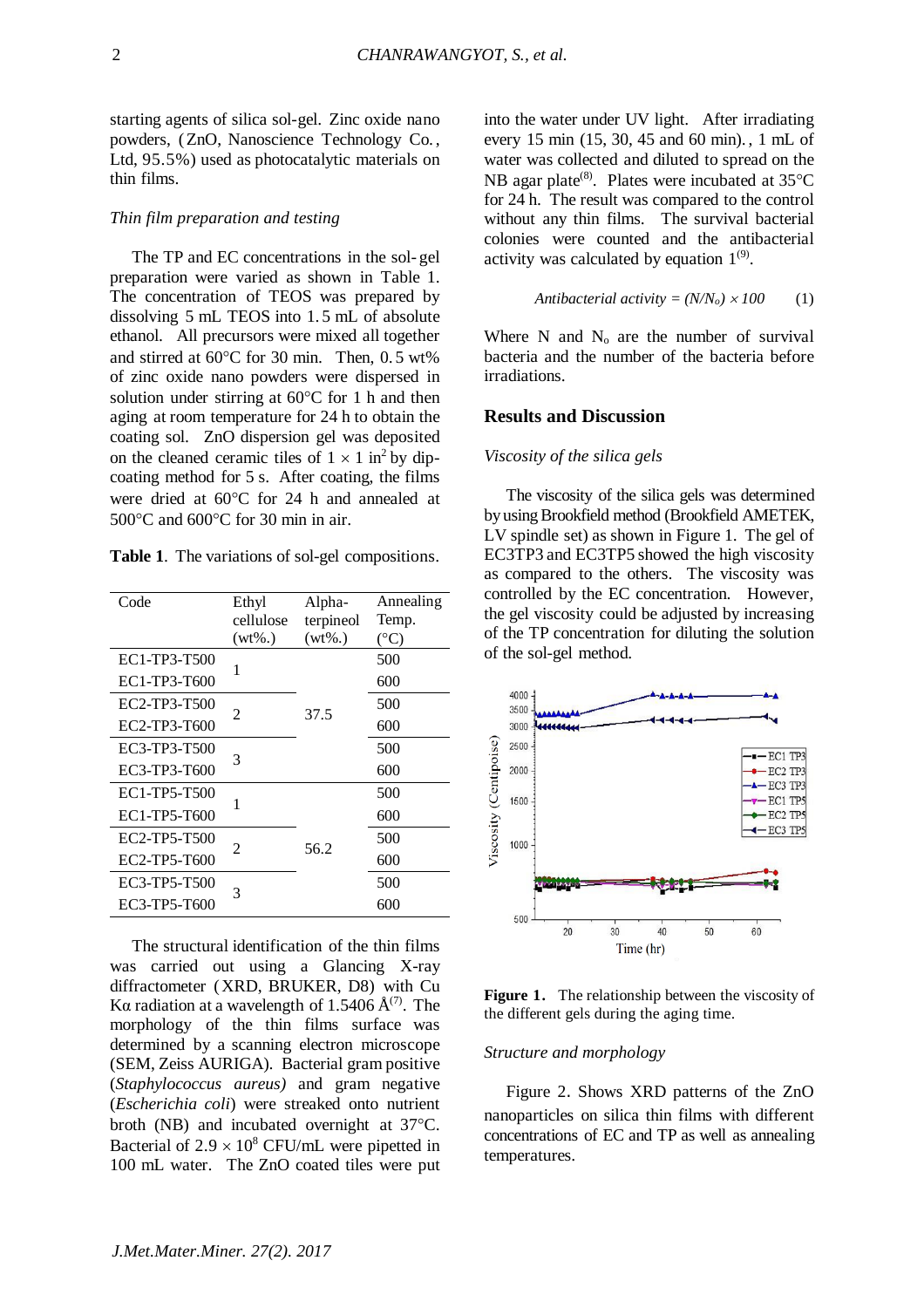

**Figure 2.** XRD patterns of the ZnO nanoparticles on silica thin film with different EC and TP concentrations annealed at  $500$  and  $600^{\circ}$ C.

#### *Antibacterial activity*

It indicated that the thin films were amorphous silica and the characteristic diffraction peaks ZnO with hexagonal wurtzite phase (JCPDS No. 36-1451)<sup>(1)</sup> appeared in EC3TP5 annealed at  $500^{\circ}$ C and  $600^{\circ}$ C. SEM images in Figure 3 shows that surface coating with variation of EC and TP concentrations. It can be seen clearly that ZnO nanoparticles dispersed on surface of EC3TP5 coating. The ZnO nanoparticles appeared on the coating with increasing the EC concentration as a binder enhancing the adhesive while ZnO nanoparticles disappeared with increasing of TC concentration as a solvent encouraging the

dispersion of ZnO nanoparticles. Moreover, the adhesive of ZnO nanoparticles could be improved with the higher annealing temperature from  $500^{\circ}$ C to  $600^{\circ}$ C. Therefore, the dispersion of ZnO nanoparticles on thin film depended on EC and TP concentration ratio and annealing temperature.

EC3TP5 thin film was selected for the antibacterial activity testing because of appearance of ZnO nanoparticles on surface. The percentage of *S.aureus* and *E.coli* survival in the water with EC3TP5 thin film at different annealing temperatures were demonstrated in Figures 4-5. It indicated that the percentage of bacterial survival decreased continuously with the irradiation time. The annealing temperature of the thin film at  $600^{\circ}$ C showed the higher effective of antibacterial activity than that of  $500^{\circ}$ C for both gram-positive and gram-negative bacterial.

Figure 6 shows the antibacterial activity of EC3 TP5 annealed at 600°C against Gramnegative (*Escherichia coli)* and Gram-positive *(Staphylococcus aureus)* bacteria after repeated testing until 3 times. The results also demonstrated that the bacterial inhibition trended to decrease when repeated testing to 3 times.

 The antibacterial activity of EC3TP5 annealed at 600C showed higher effective against grampositive bacteria than gram-negative. Moreover, the durability of EC3TP5 annealed at  $600^{\circ}$ C showed better than that of annealed at  $500^{\circ}$ C due to the strong adhesive of ZnO nanoparticles.



**Figure 3.** SEM images of the thin films prepared from the different EC and TP concentrations  $(\times 1000)$ .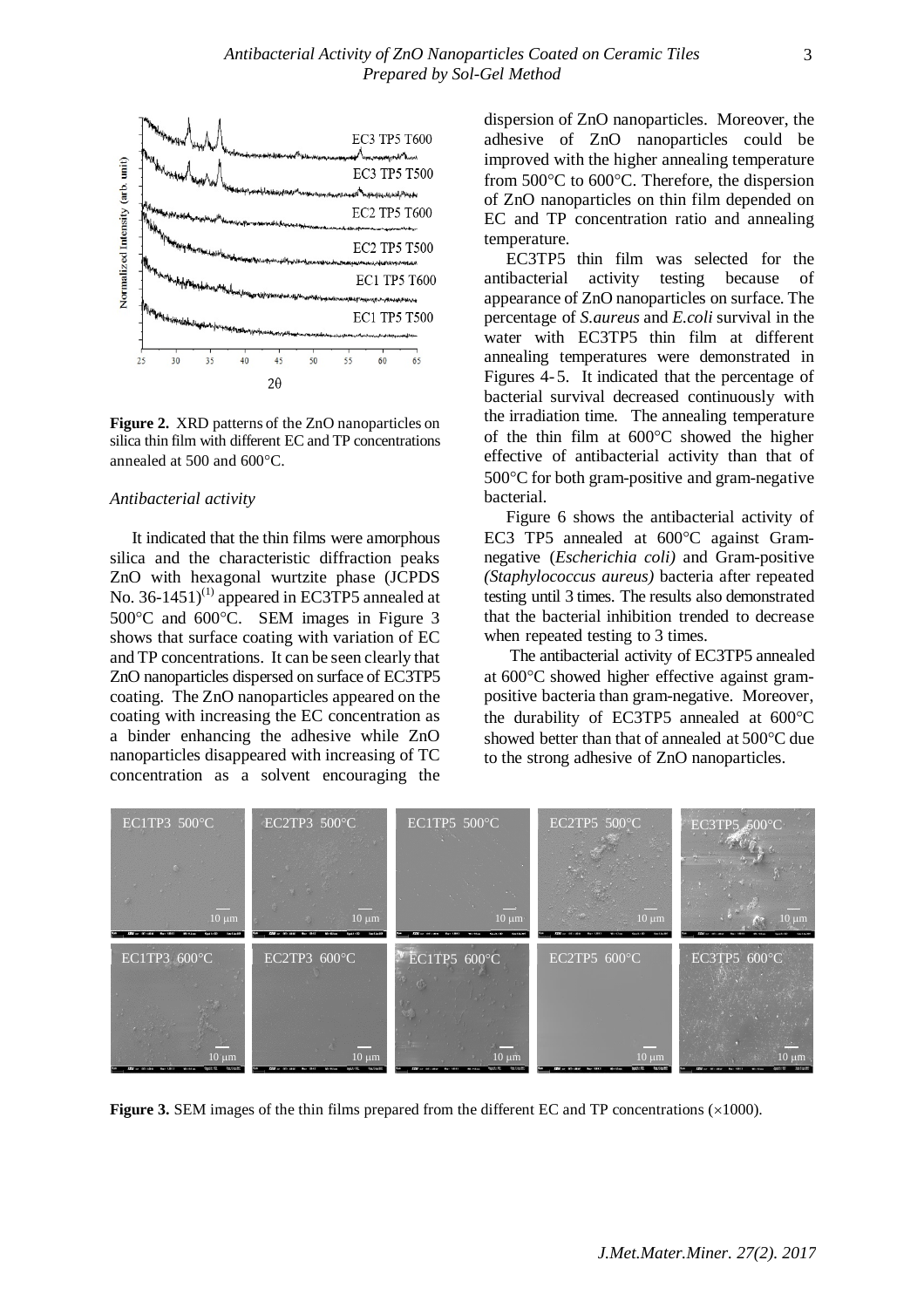

**Figure 4.** Gram- positive ( *Staphylococcus aureus*) bacteria survival for EC3TP5 film annealed at 500°C and 600°C under repeated testing.



**Figure 5.** Gram-negative (*Escherichia coli*) bacteria survival for EC3TP5 film annealed at  $500^{\circ}$ C and  $600^{\circ}$ C under repeated testing.



**Figure 6.** The antibacterial activity test on Gramnegative (*Escherichia coli)* and Gram-positive (*Staphylococcus aureus*) bacteria under repeated testing.

#### **Conclusions**

In this study, 0. 5 wt% ZnO nanoparticle dispersed on silica thin films were prepared by the sol- gel dip coating method. EC ( Ethyl cellulose) and TP (Alpha-terpineol) were used as a binder and a solvent in sol-gel method. The increasing of EC concentration in the silica gel was related to high viscosity and good adhesive on substrate surface. On the other hand, the high TP concentration decreased the viscosity and improve dispersion of ZnO nanoparticles on surface coating. ZnO nanoparticles on silica thin film showed the antibacterial activity against both on Gram negative (*Escherichia coli*) and Gram positive (*Staphylococcus aureus*) bacteria. Therefore, the antibacterial activity is related to the amount of ZnO nanoparticles adhered on the film surface. ZnO nanoparticle dispersed on thin film prepared by sol-gel method can be coated on ceramic tiles and annealed at 600°C presented the effective antibacterial activity and durability.

## **Acknowledgments**

This work was financial support from National Research Council of Thailand. The authors would like to acknowledge to the biology laboratory at Suranaree University of Technology for helping during the antibacterial testing.

## **References**

- 1. Wang, C., et al, (2012). Antibacterial effects of zinc oxide nanoparticles on Escherichia coli K88, *African Journal of Biotechnology.* **11:** 10248-10254
- 2. Thomas, D.,Abraham, J., et al, (2014) Antibacterial activity of pure and cadmium doped ZnO thin film, *Journal home. Page.* 1612.
- 3. Shi qian, L, et al.(2014. Effective photocatalytic decolorization of methylene blue utilizing ZnO/ rectorite nanocomposite under simulated solar irradiation, *Journal of Alloys and Compounds.* **616:** 227-234.
- 4. Bensouici, F. et al., (2016). Al doping effect on the morphological, structural and photocatalytic properties of  $TiO<sub>2</sub>$  thin layers, *Thin Solid Films*. **616:** 655-661.